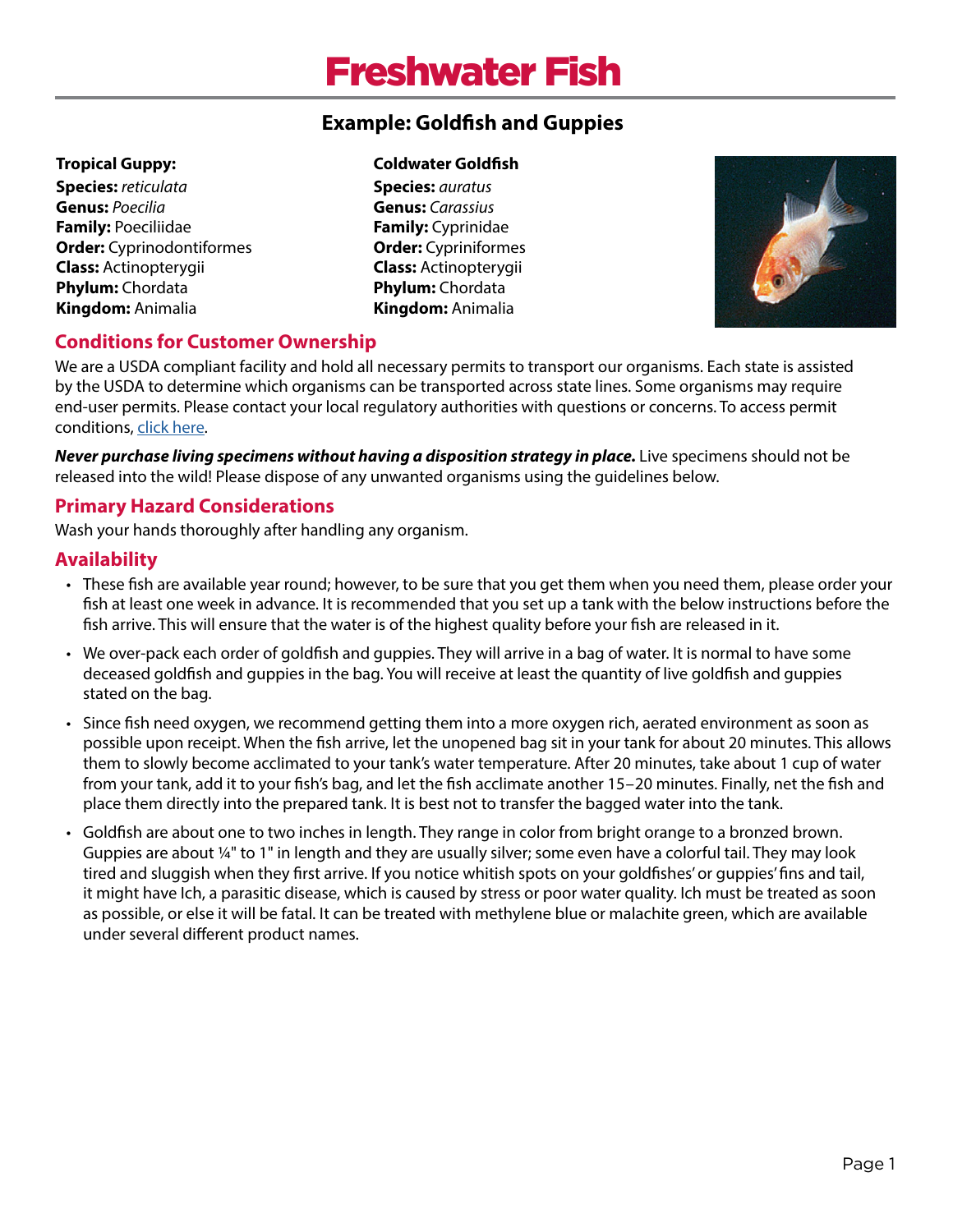## **Captive Care**

#### **Habitat:**

- The recommended size of a tank is dependent on the type of fish being kept. The general rule of thumb is one, 1 inch long fish per gallon. (Approximately one 2.5 cm fish per liter.) It is recommended that the tank be set up before the fish arrive, so that the water will be at optimal condition for your new fish. Both coldwater and tropical fish need de-chlorinated water to stay alive. Most de-chlorinated tap water is okay to use for cold water tanks. To de-chlorinate the water, leave it out for 48 hours or use a water conditioner (such as Fluval® Aquaplus 470308-824) to make sure the water is high quality.
- It should have a pH between 6.8 and 7.0. The pH of your tank's water can be adjusted with pH water conditioners pH Up (470033-820) or pH Down, which can increase or decrease the pH. An aquarium should have about 2–3 inches of Aquarium Gravel, especially if planting deep rooted plants. Plants help keep the tank healthy by metabolizing fish waste and adding oxygen to the water. Wastes can be measured using a nitrate test. If the nitrate levels are above 40 ppm, a partial water change is needed (change about 20 to 25% of the water). Siphoning the bottom of the tank about once a week with a gravel vacuum will also help keep the level of nitrates and harmful chemicals down.

#### **Cold Water Fish (example—goldfish):**

• These fish do not need a heater. They should be kept between 59°F and 66°F (15–19°C). Although they prefer a colder temperature, goldfish do just fine at room temperature, which is around 72°F. Goldfish are especially tolerant and can survive simply with frequent water changes to remove waste (about once a week for one fish in one gallon). Most cold water fish will thrive at room temperature if provided with an aeration system. A filtration system will make long term care easier by reducing wastes and decreasing the time you must spend cleaning tanks. With a filtration system water should be changed dependent on a nitrogen test, or once a month.

#### **Tropical fish (example—guppy):**

• A Heater and thermometer are essential for tropical fish tanks. A general rule when purchasing a heater is 5 watts of heater per gallon of tank. (Example: 75 watt heater for a 15-gallon tank) The temperature of the tank for tropical fish should be kept between 69°F and 78°F (21°C to 26°C). Because warmer water holds less oxygen, an Aeration System is required. A filtration system will make long term care easier. With a filtration system, the tank should be cleaned dependent on the results of a nitrogen test. If you do not have a nitrogen test, it is best to change the water at least once every two weeks to once a month. Guppies do best when set up in a tropical fish habitat, but are very hardy and will survive in a cold water aquarium as well.

#### **Care (for both tropical and cold water fish):**

• In general you should feed your fish enough food so that they finish eating in about a minute and there is no food remaining. Start with a pinch of a high quality flake food such as Tetramin Staple Food fed once or twice a day. Tropical fish can also be fed live foods such as Protozoa, Blackworms , and Daphnia for an added supplement to their diet.

#### **Information**

- **Method of Reproduction:** Sexual in most freshwater fish species. Most are egg laying, but some common varieties (like guppies) have internal development of eggs and are live bearing. Most species are difficult to breed in captivity, but there are exceptions (like guppies). For those fish, the best way to control reproduction is to separate males and females.
- **Determining Sex:** Most species of fish are difficult to sex. One exception is the guppy. The mature male is usually slightly smaller (0.5–1.5 inches) and more brightly colored than the mature female (1.5–2.5"). In fish that can be sexed, the male is often more colorful than the female (similar to birds).